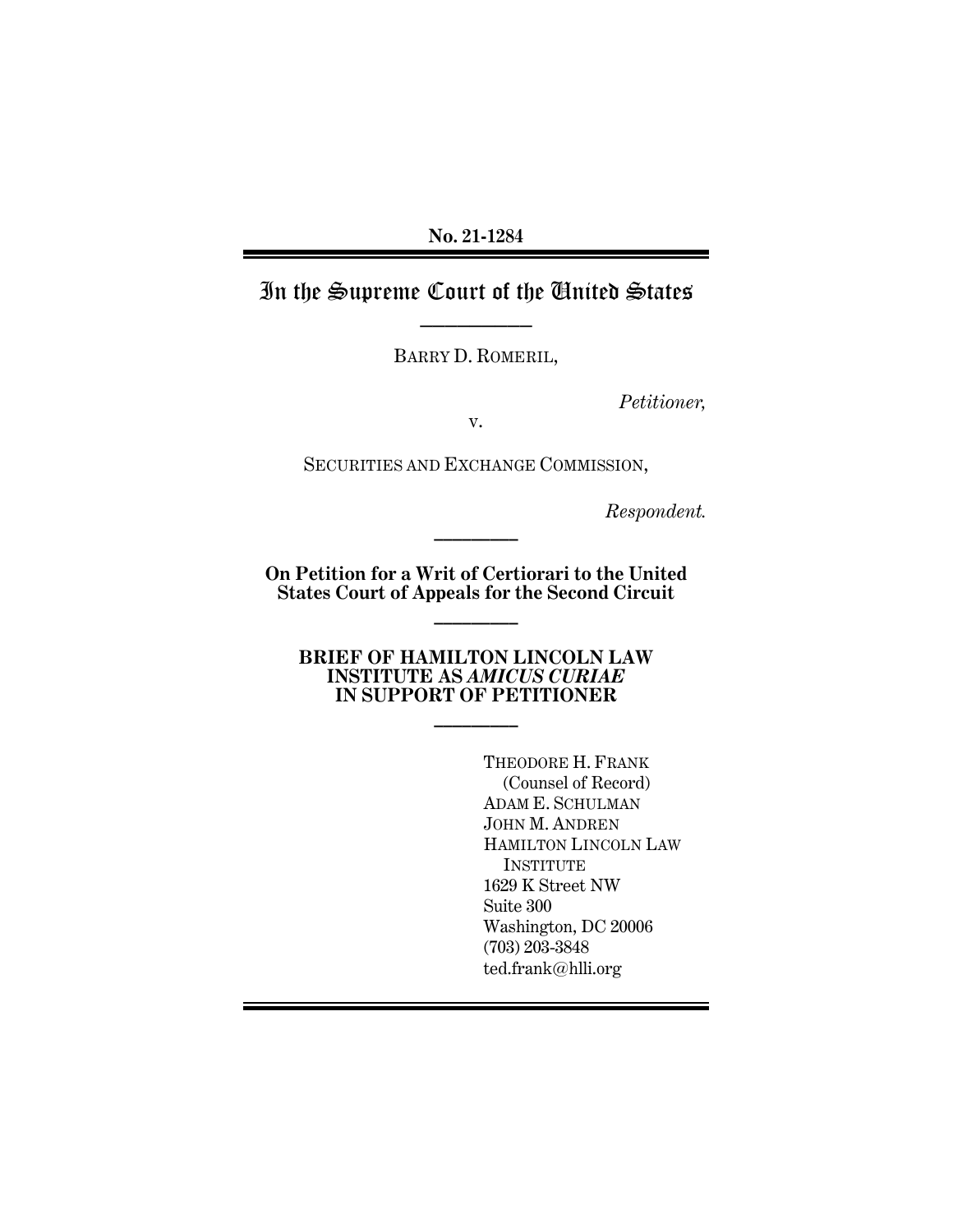## **RULE 26.1 CORPORATE DISCLOSURE STATEMENT**

Hamilton Lincoln Law Institute ("HLLI") is an IRS § 501(c)(3) non-profit corporation incorporated under the laws of Washington, DC. HLLI does not issue stock and is neither owned by nor is the owner of any corporate entity, in part or in whole. HLLI is operated by a volunteer Board of Directors.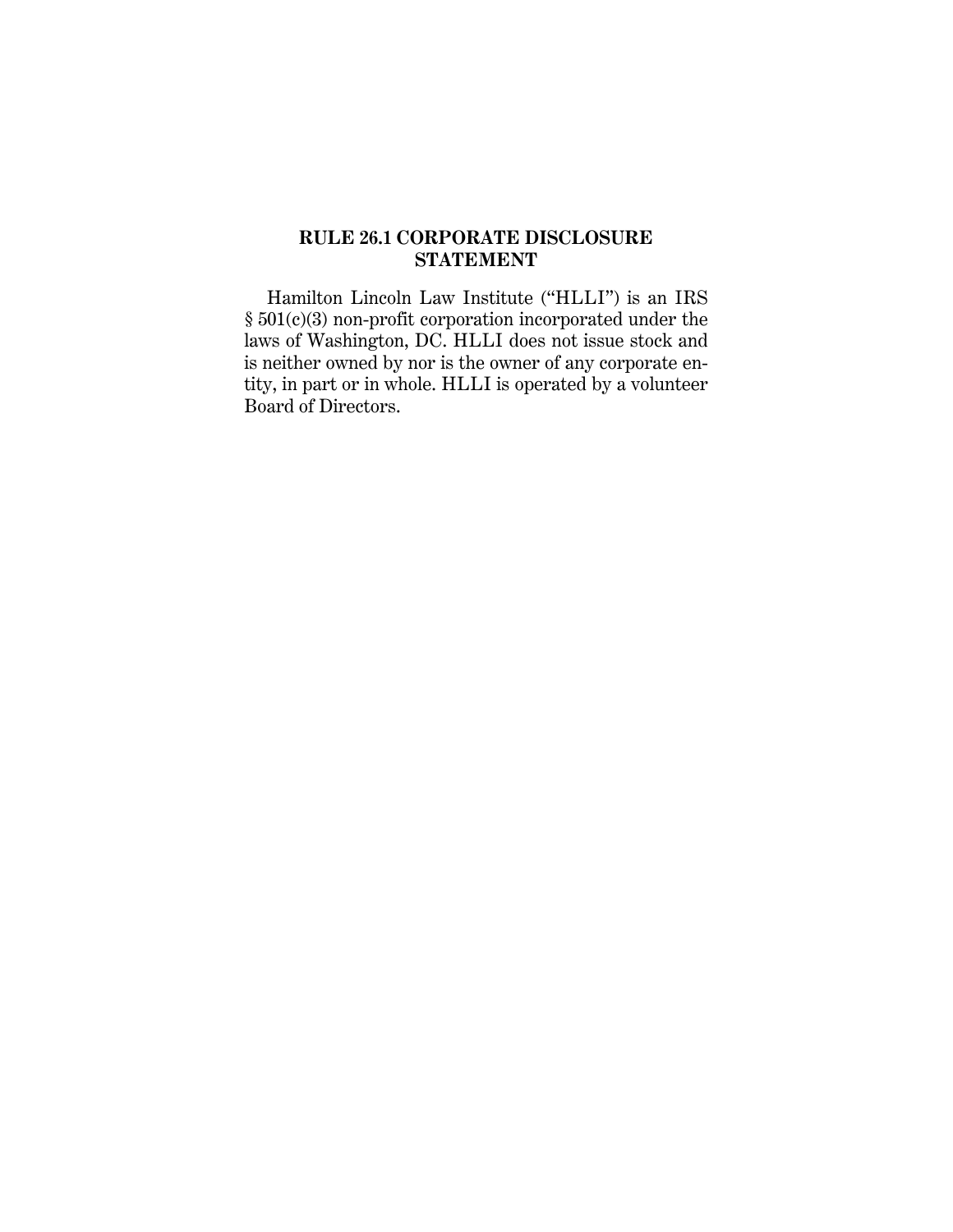## **TABLE OF CONTENTS**

| Rule 26.1 Corporate Disclosure Statement                                                                                 |
|--------------------------------------------------------------------------------------------------------------------------|
|                                                                                                                          |
|                                                                                                                          |
|                                                                                                                          |
|                                                                                                                          |
|                                                                                                                          |
| I.<br>The SEC's use of the gag order serves no                                                                           |
| A comparison to private civil class action<br>11.<br>settlements demonstrates the<br>unwarranted nature of the SEC's gag |
|                                                                                                                          |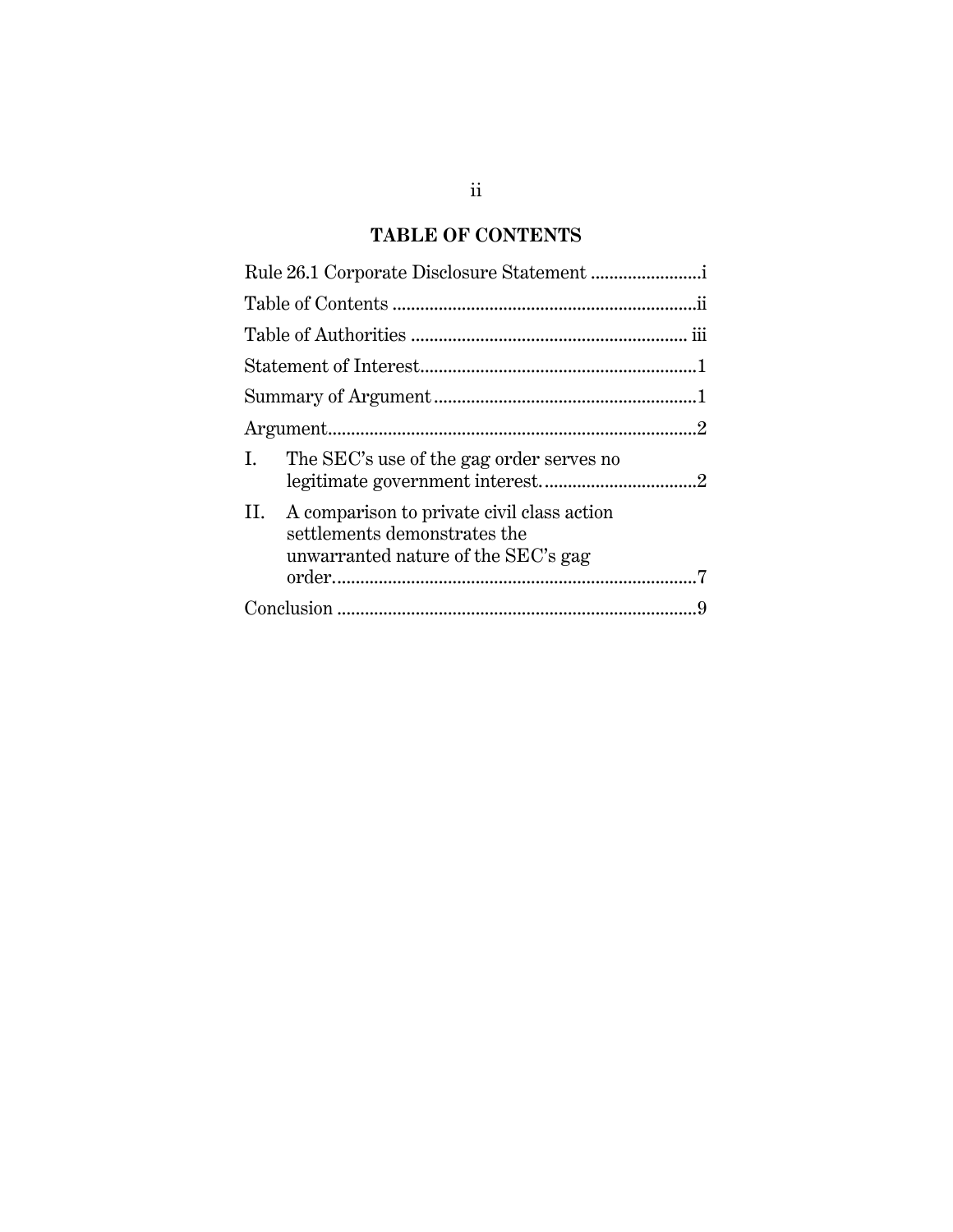## **TABLE OF AUTHORITIES**

| <b>CASES</b>                                                                 | Page(s) |
|------------------------------------------------------------------------------|---------|
| Acosta v. Cathedral Buffet, Inc.,                                            | 4       |
| Carlson v. Xerox Corp.,<br>No. 00-cv-01621-AWT (D. Conn. Mar. 27,            | 8       |
| Competitive Enter. Inst. v. FCC,                                             | 4       |
| Edenfield v. Fane,                                                           | 3       |
| Houston Cmty. Coll. Sys v. Wilson,<br>__ S. Ct. __, 212 L. Ed. 2d 303 (2022) | 5       |
| Matal v. Tam,                                                                | 3       |
| McCullen v. Coakley,                                                         |         |
| New York Times v. Sullivan,                                                  | 5,6     |
| Newton v. Rumery,                                                            | 4       |
| Overbey v. Mayor of Baltimore, 930 F.3d 215,                                 |         |
| Pickering v. Bd. of Educ.,                                                   | $4-5$   |

iii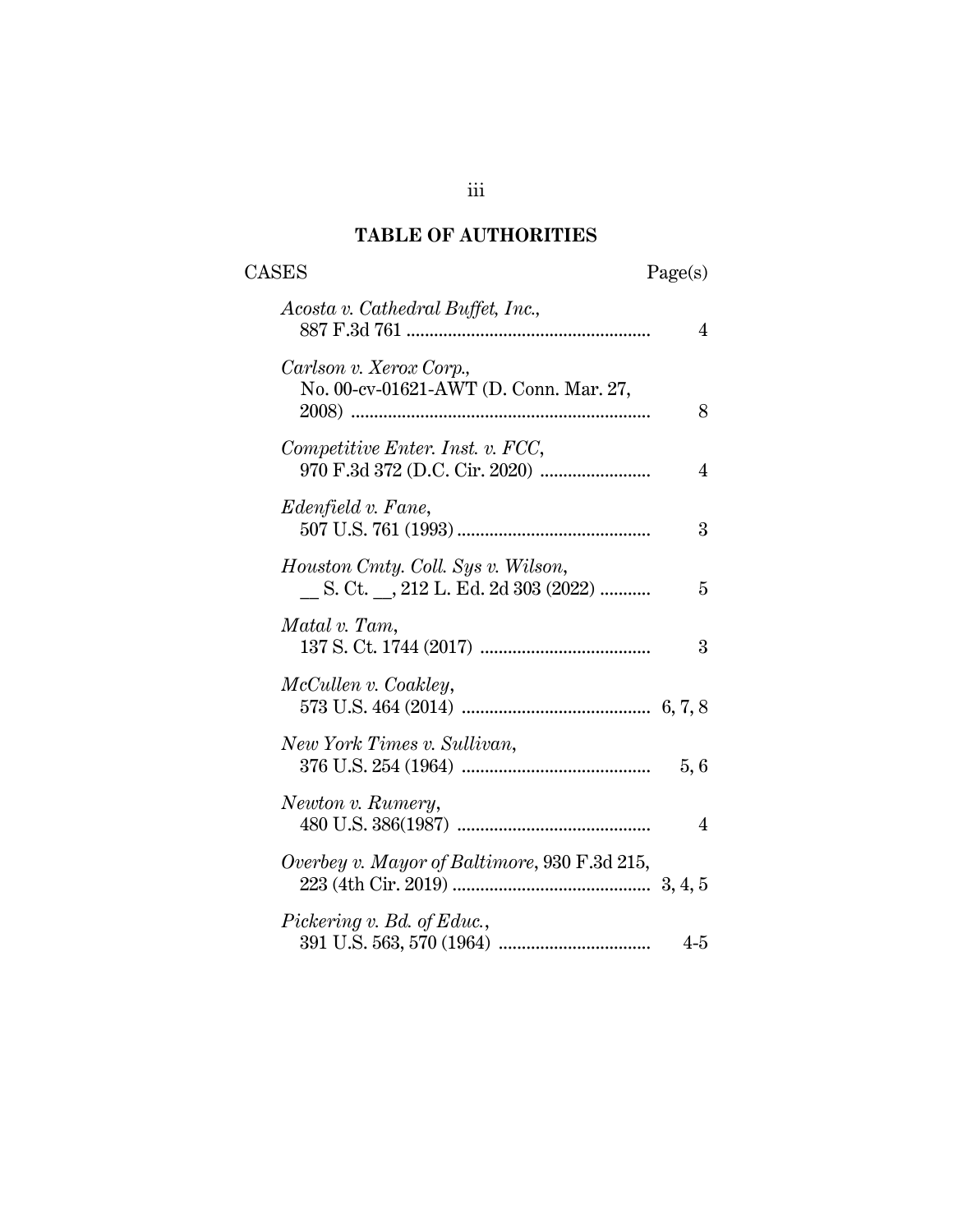# TABLE OF AUTHORITIES—Continued

| Riley v. National Federation of the Blind,                                 | 1 |
|----------------------------------------------------------------------------|---|
| United States v. Alvarez,                                                  |   |
| United States v. ITT Cont'l Baking Co.,                                    | 3 |
| USAID v. Alliance for Open Soc'y Int'l,                                    | 3 |
| SEC v. Citigroup Global Mkts. Inc.,<br>827 F. Supp. 2d 328 (S.D.N.Y. 2011) | 9 |
| SEC v. Vitesse Semiconductor Corp.,<br>771 F. Supp. 2d 304 (S.D.N.Y. 2011) | 9 |
| Snyder v. Phelps,                                                          | 5 |
| Simon & Schuster, Inc. v. Members of the<br>N.Y. State Crime Victims Bd.,  | 6 |
| Va. State Bd v. Va. Citizens Consumer Coun-<br>cil,                        | 7 |
| <b>REGULATIONS</b>                                                         |   |
|                                                                            | 9 |
|                                                                            | 9 |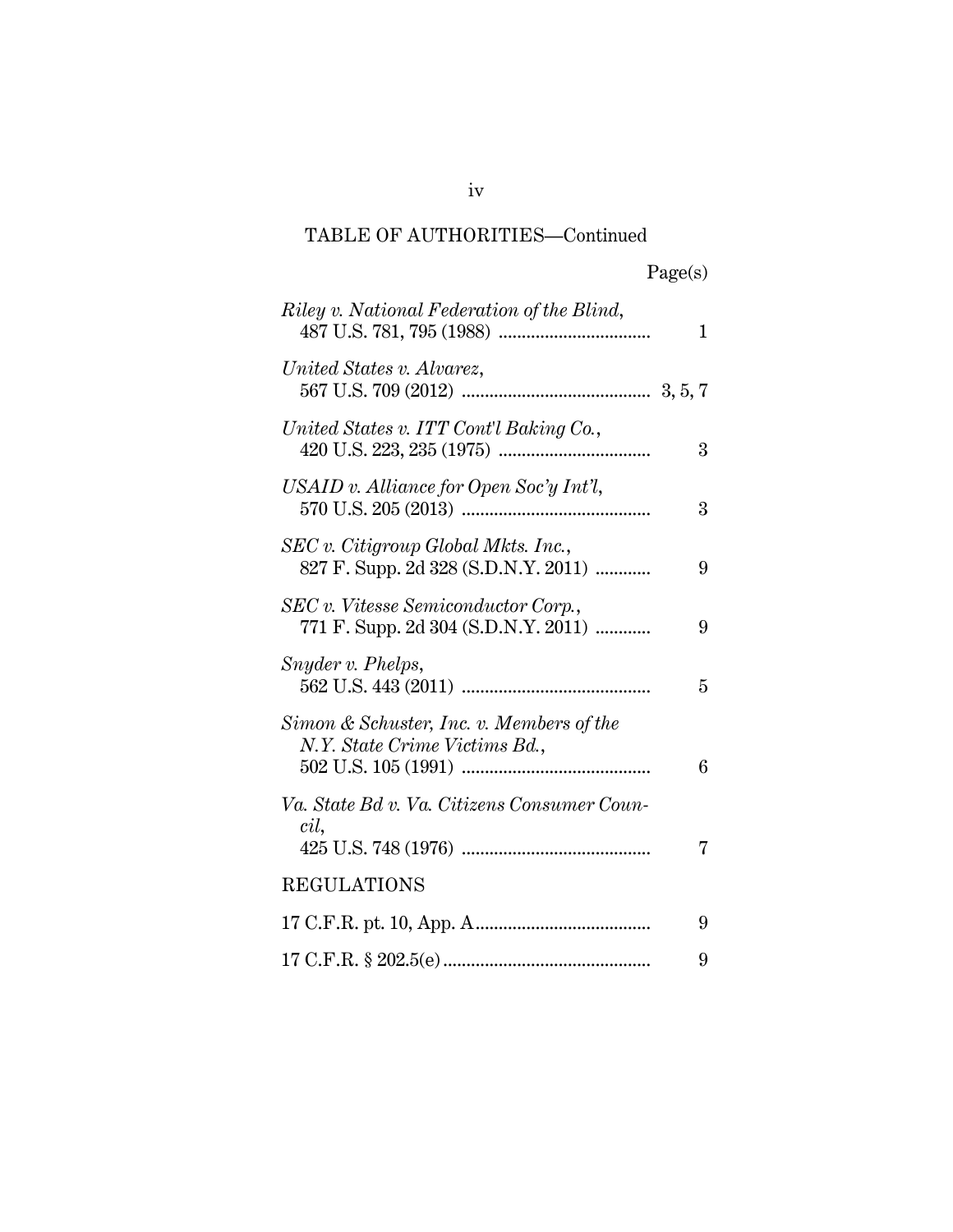#### **STATEMENT OF INTEREST**

Hamilton Lincoln Law Institute ("HLLI") is a publicinterest law firm dedicated to protecting free markets, free speech, limited government, and separation of powers, and against regulatory abuse and rent-seeking. <sup>1</sup> For example, HLLI has fought government and regulatory overreach by litigating to overturn unlawful conditions imposed by the Federal Communications Commission on a merger between three major U.S. cable companies. The D.C. Circuit ultimately agreed, granting relief. *Competitive Enter. Inst. v. FCC*, 970 F.3d 372 (D.C. Cir. 2020). Likewise, HLLI won recent victories defending free speech principles from the Commonwealth of Pennsylvania's threats to discipline attorneys' use of protected speech. *Greenberg v. Haggerty*, 491 F. Supp. 3d 12 (E.D. Pa. 2020); *Greenberg v. Goodrich*, No. 20-cv-03822, 2022 U.S. Dist. LEXIS 52881 (E.D. Pa. Mar. 24, 2022).

#### **SUMMARY OF ARGUMENT**

HLLI shares petitioner's conclusion: the gag order included by the U.S. Securities and Exchange Commission ("SEC") in its consent decrees barring the sharing of any information that might imply the SEC's case lacked merit violates bedrock First Amendment principles.

The SEC lacks any legitimate government interest in the use of these gag orders both because the interests it

<sup>1</sup> Under Rule 37.6, *Amicus Curiae* affirms that no counsel for a party authored this brief in full or in part, and that no person or entity other than *Amicus* or their counsel financially contributed to preparing or submitting this brief. The parties have consented to the filing of this brief.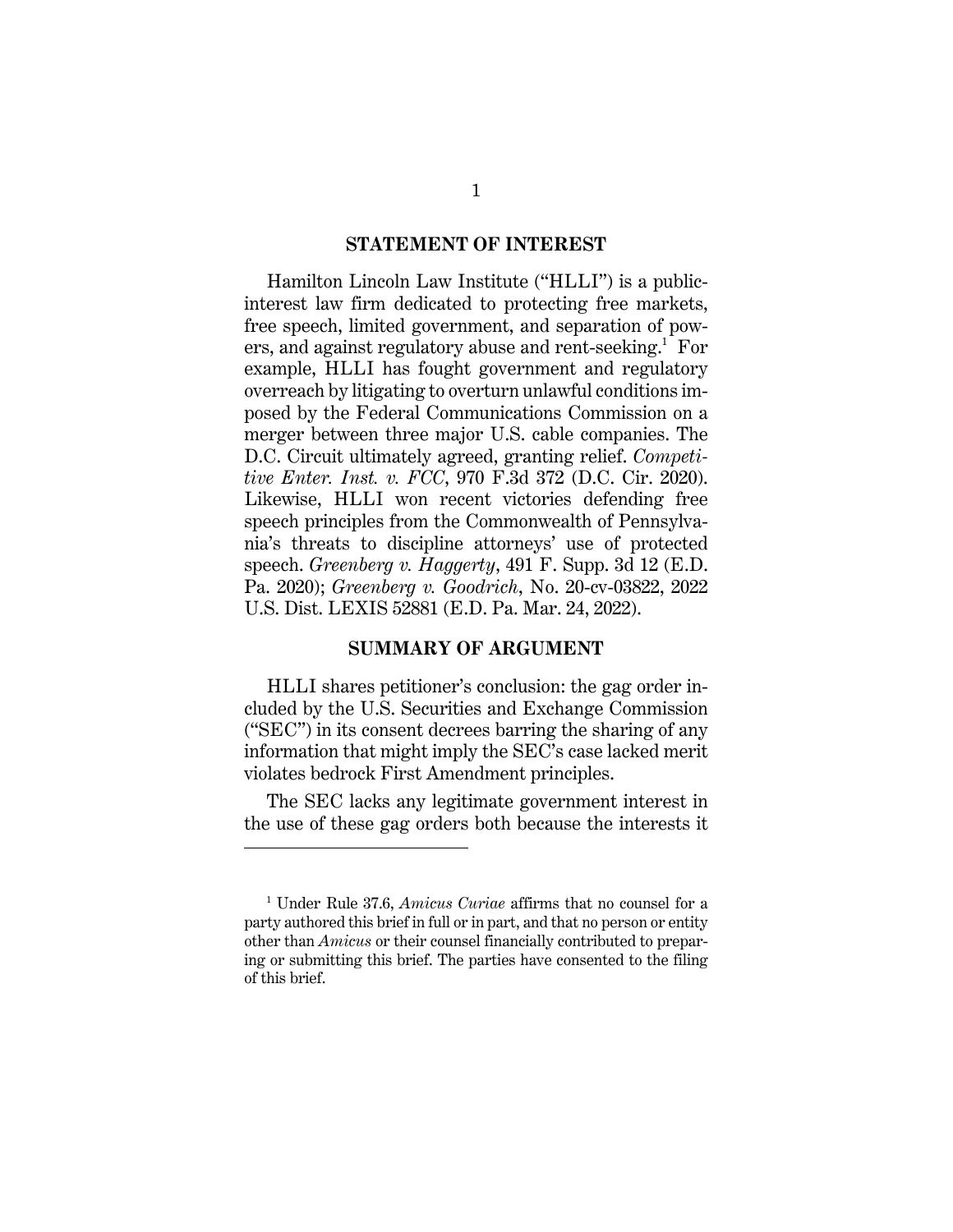has set forth as justification are insufficient and because, even if credited, several less restrictive means exist to protect those stated interests. An analysis of private civil class settlements, including one arising from the facts here, evidence the unwarranted nature of the SEC's gag order. Similarly, all but one other government enforcement agency has declined to adopt the SEC's speech-suppressive practice.

The Court should take the opportunity before it to cease the SEC's continued unconstitutional practice of restricting speech protected by the First Amendment in fear of theoretical reputational harms.

#### **ARGUMENT**

### **I. The SEC's use of the gag order serves no legitimate government interest.**

"[T]he First Amendment does not permit the State to sacrifice speech for efficiency." *Riley v. National Federation of the Blind*, 487 U.S. 781, 795 (1988). Nor does it acquiesce to abstract, theoretical, prophylactic or undifferentiated governmental concerns. *E.g., United States v. Alvarez*, 567 U.S. 709, 726-27 (2012); *Edenfield v. Fane*, 507 U.S. 761, 774 (1993). Yet the SEC's justifications provided below for the use of a gag order go no further than an amorphous need for the SEC to compromise and settle its investigations to conserve resources and a need to prevent denials of those who have entered into consent decrees to avoid "some sort of battle by press release." Brief for Plaintiff-Appellee at 37, *SEC v. Romeril*, No. 19-4197 (2d Cir. Jul. 10, 2020). Neither amounts to a legitimate legal interest justifying the restriction of the flow of information.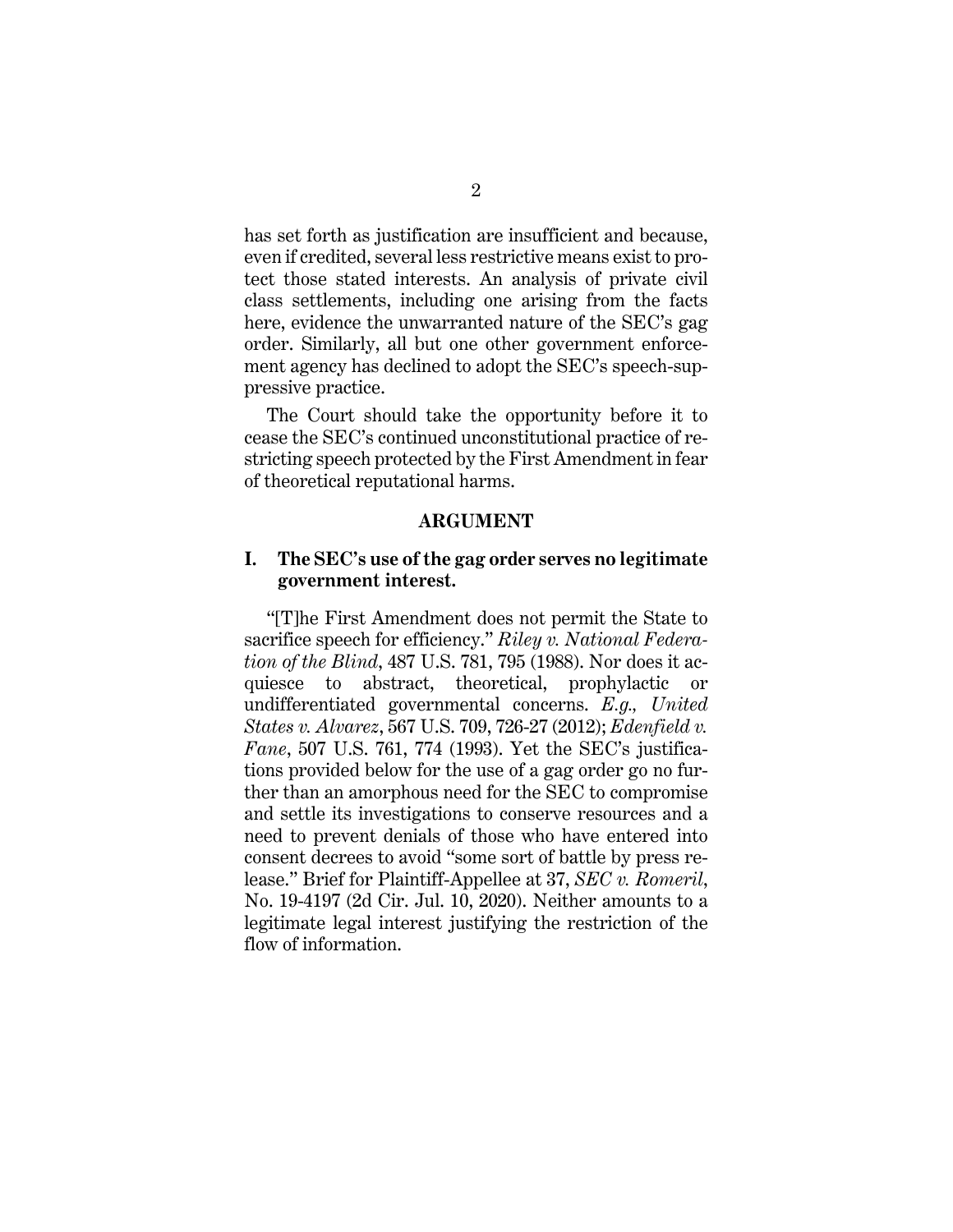Of course, the SEC may enter into consent decrees to conserve resources; that is clear. *See, e.g.*, *United States v. ITT Cont'l Baking Co.*, 420 U.S. 223, 235 (1975). But that is not the question here. Rather, it is whether the SEC may impose a particular condition within that consent decree—a provision forever binding defendants from denying the allegations against them—that it could not obtain in litigation, and thereby preventing the public from receiving that information. And it is whether a blanket SEC regulation requiring a gag order for all SEC consent decrees may be squared with free-speech principles. The Court should answer both questions in the negative.

It is not enough for the government to show that Mr. Romeril has consented to the gag order. To impose a condition restricting a constitutional right, the government still must show that the condition at least bears some "plausible relation" to a legitimate public interest. *Matal v. Tam*, 137 S. Ct. 1744, 1768 (2017) (Kennedy, J., concurring); *USAID v. Alliance for Open Soc'y Int'l*, 570 U.S. 205, 214-15 (2013); *cf. also Overbey v. Mayor of Baltimore*, 930 F.3d 215, 223 (4th Cir. 2019) (government must show that "[i]nterest in enforcing the waiver [of a constitutional right] is not outweighed by a relevant public policy that would be harmed by enforcement."). Without such a relation, "non-germane conditions" may amount to "'an outan-out plan of extortion.'" *Competitive Enter. Inst. v. FCC*, 970 F.3d 372, 387 (D.C. Cir. 2020) (quoting *Nollan v. Cal. Coastal Comm'n*, 483 U.S. 825, 837 (1987)). In effect, if obtaining consent was sufficient, then an agency could shoehorn unbounded authority into its consent decree power. Courts customarily reject any "conceit of unlimited agency power." *Acosta v. Cathedral Buffet, Inc.,* 887 F.3d 761, 770 (6th Cir. 2018) (Kethledge, J., concurring).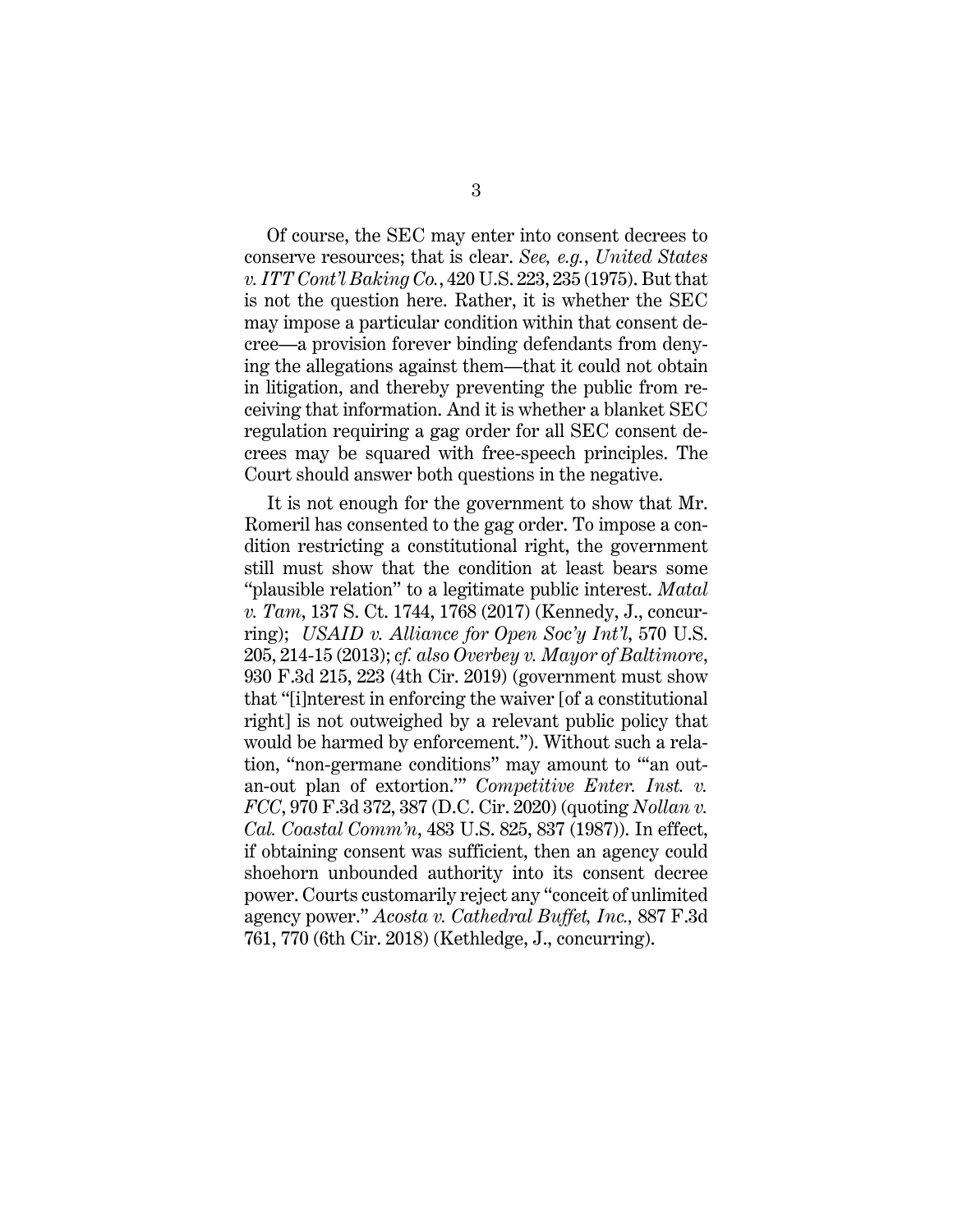For example, a prospective civil litigation waiver as in *Newton v. Rumery*, easily meets a proper standard: the state has a legitimate interest in protecting the public fisc and preventing the diversion of public resources in defending against civil claims. 480 U.S. 386, 393 (1987). Likewise, an appeal waiver serves similar interests.

But the SEC's gag order, barring any statement that even suggests that any allegation in an SEC Complaint is insupportable, stands differently. It bears no relationship to the SEC's conceded aim of "settl[ing] cases to benefit the *public* by obtaining the best possible outcome for the public interest, while managing risk and maximizing its allocation of finite resources." Brief for Plaintiff-Appellee at 40, *SEC v. Romeril*, No. 19-4197 (2d Cir. Jul. 10, 2020). A "general interest in using settlement agreements to expedite litigation is not enough" to justify a condition that restricts a defendant's speech going forward. *Overbey*, 930 F.3d at 225.

The interests the SEC's gag order *does* serve are not legitimate public interests. There is no legitimate public interest in suppressing otherwise protected speech simply because it criticizes or embarrasses the government. *E.g., Pickering v. Bd. of Educ.*, 391 U.S. 563, 570 (1964) ("to the extent that the Board's position here can be taken to suggest that even comments on matters of public concern that are substantially correct … may furnish grounds for dismissal if they are sufficiently critical in tone, we unequivocally reject it"). "The right to 'examin[e] public characters and measures' through 'free communication' may be no less than the 'guardian of every other right.'" *Houston Cmty. Coll. Sys v. Wilson*, \_\_S. Ct.\_\_, 212 L. Ed. 2d 303, 312 (2022) (quoting Madison's Report on the Virginia Resolutions (Jan. 7, 1800), in 17 Papers of James Madison 345 (D. Mattern, J. Stagg, J. Cross, & S. Perdue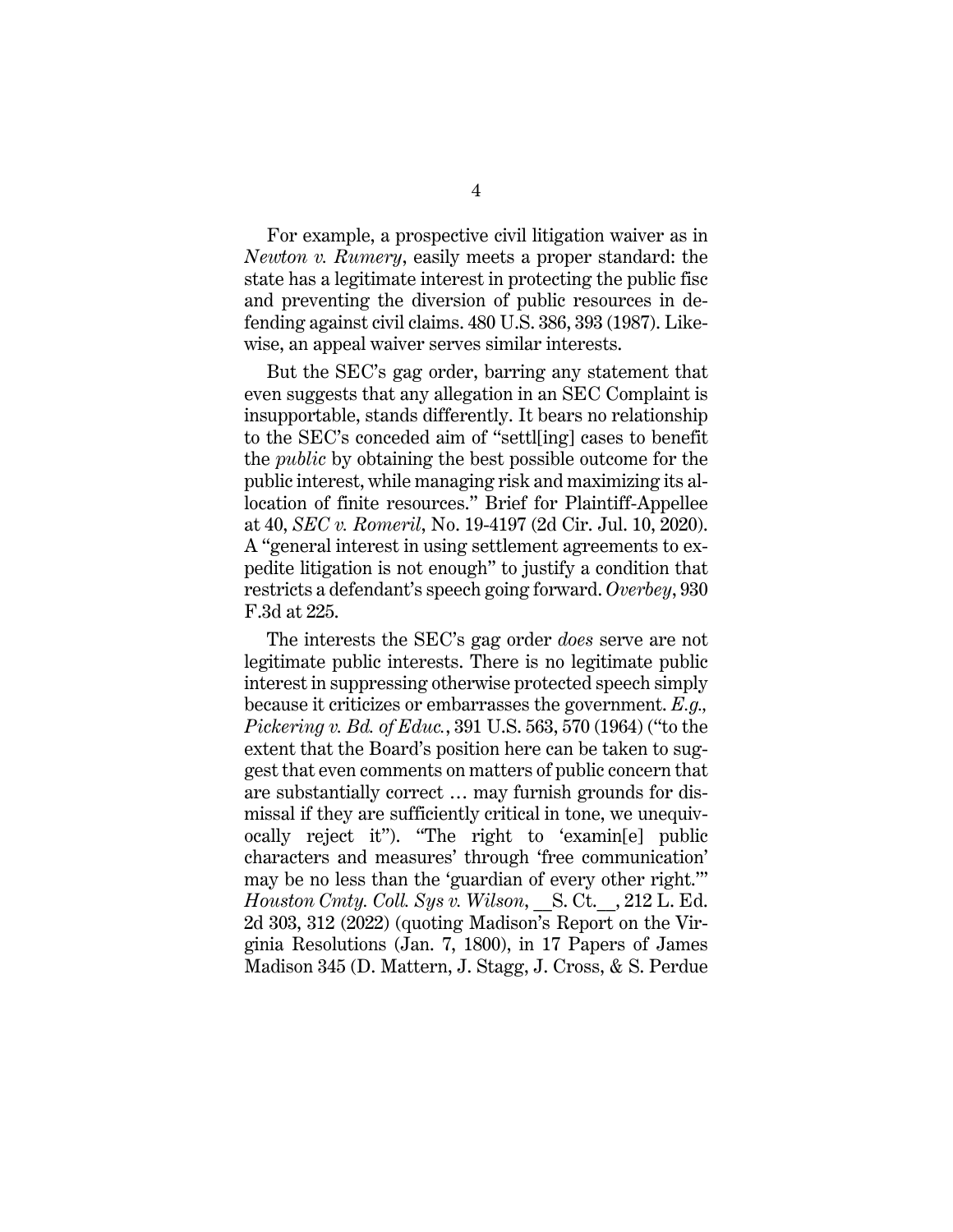eds. 1991)). "[S]peech concerning public affairs is more than self-expression; it is the essence of self-government." *Snyder v. Phelps*, 562 U.S. 443, 452 (2011) (internal quotation omitted).

Nor does the SEC have a valid interest in "avoid[ing] the confusion and credibility issues that would result if a defendant could settle one day and deny the next." Brief for Plaintiff-Appellee at 42-43, *SEC v. Romeril*, No. 19- 4197 (2d Cir. Jul. 10, 2020). Open discussion of criminal enforcement, prosecution, and settlement practices undertaken by government agencies is of the utmost public importance and cannot be fairly conducted with one side silenced. The marketplace of ideas only flourishes with "[f]ree speech on both sides and for every faction on any side." *Houston Cmty. Coll.*, 212 L. Ed. 2d at 311 (quoting *Thomas v. Collins*, 323 U.S. 516, 547 (1945) (Jackson, J., concurring)). As servants of the People, agencies must live with a reality in which free speech is permitted to "undermine confidence in the Commission's enforcement program." "Society has the right and civic duty to engage in open, dynamic, rational discourse. These ends are not well served when the government seeks to orchestrate public discussion through content-based mandates." *Alvarez*, 567 U.S. at 728. "Enforcing a waiver of First Amendment rights for the very purpose of insulating public officials from unpleasant attacks would plainly undermine that core First Amendment principle." *Overbey*, 930 F.3d at 226; *cf. also New York Times v. Sullivan*, 376 U.S. 254, 273 (1964) ("If judges are to be treated as 'men of fortitude, able to thrive in a hardy climate,' surely the same must be true of other government officials." (quoting *Craig v. Harney*, 331 U.S. 367, 376 (1947))).

The SEC's response to this below was largely faulting Romeril for "rhapsodiz[ing]" about the "truth" and "public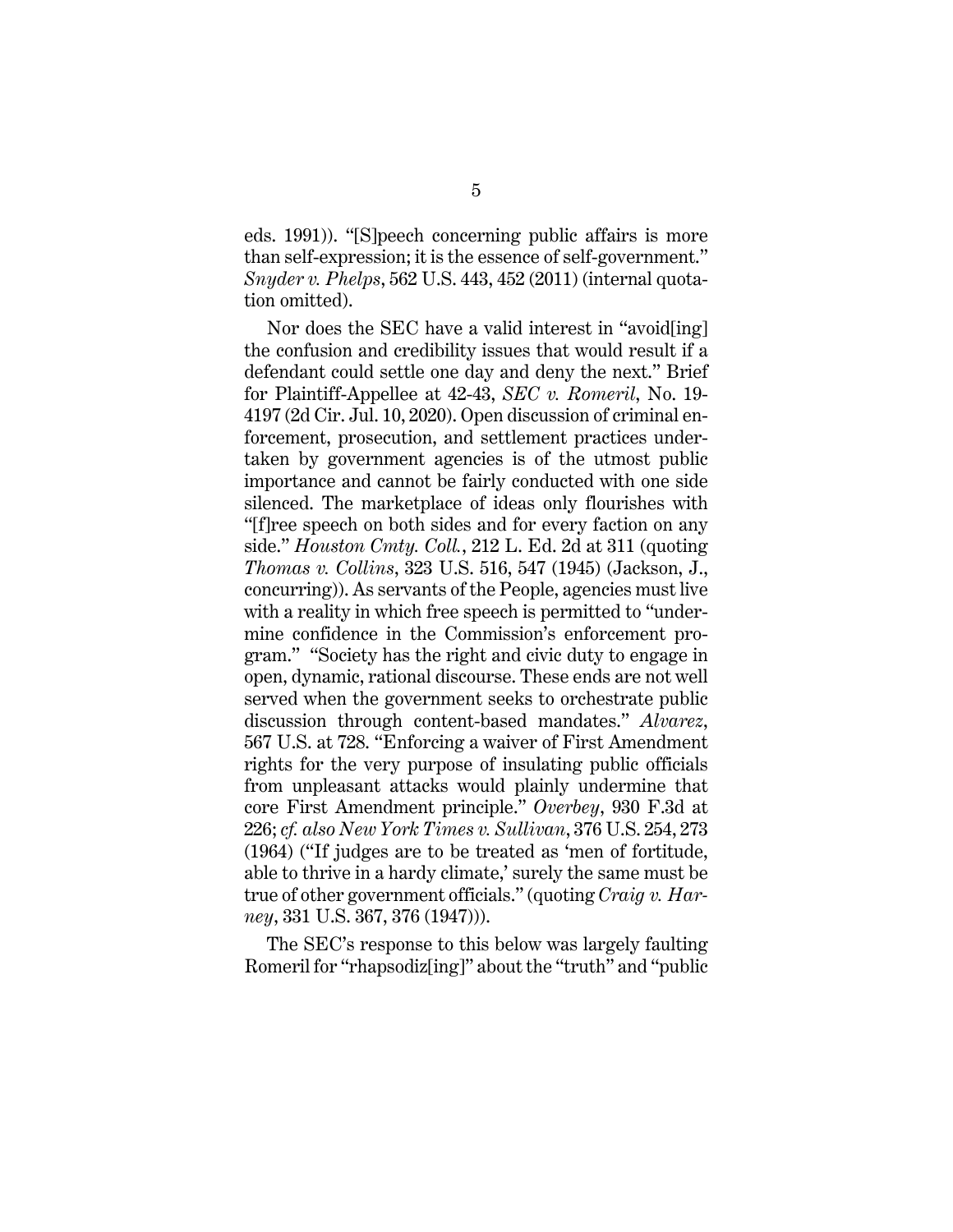discourse" and for his role in accepting the consent decree. Brief for Plaintiff-Appellee at 47, *SEC v. Romeril*, No. 19- 4197 (2d Cir. Jul. 10, 2020). This is not persuasive because, regardless of Romeril's acquiescence, a federal agency must always seek to further the public interest. And here, the First Amendment instructs that the public interest consists in maximizing the free flow of information available in the marketplace of ideas. *Simon & Schuster, Inc. v. Members of the N.Y. State Crime Victims Bd.*, 502 U.S. 105, 116 (1991) (refusing to allow New York to "drive" speech depicting past crime "from the marketplace"). Even if the Gag Rule might serve valid interests in certain circumstances and cases, the SEC's blanket rule definitely does not.

Especially troubling about the SEC's policy to gag defendants is that there are many alternative means to combat fears that later denials would undermine the SEC's mission and credibility. After all, it is the government's duty to solve its problems without unnecessary infringement upon the First Amendment. *See McCullen v. Coakley*, 573 U.S. 464, 486 (2014). Although mocking the idea of "some sort of battle by press release" between itself and a defendant publicly denying the allegations against her, the SEC offers no actual rationale for why it needs to gag defendants through consent orders and could not avoid embarrassment and confusion through speech of its own. *See* Brief for Plaintiff-Appellee at 37, *SEC v. Romeril*, No. 19-4197 (2d Cir. Jul. 10, 2020). If a defendant's public denials truly risk the SEC's credibility, the SEC could easily publicize its own account of the factual and legal case it had against the defendant and describe its rationale for seeking a consent order rather than trying its case. In that scenario, the public would receive both sides of the story and be able to assess for itself what it believes to be the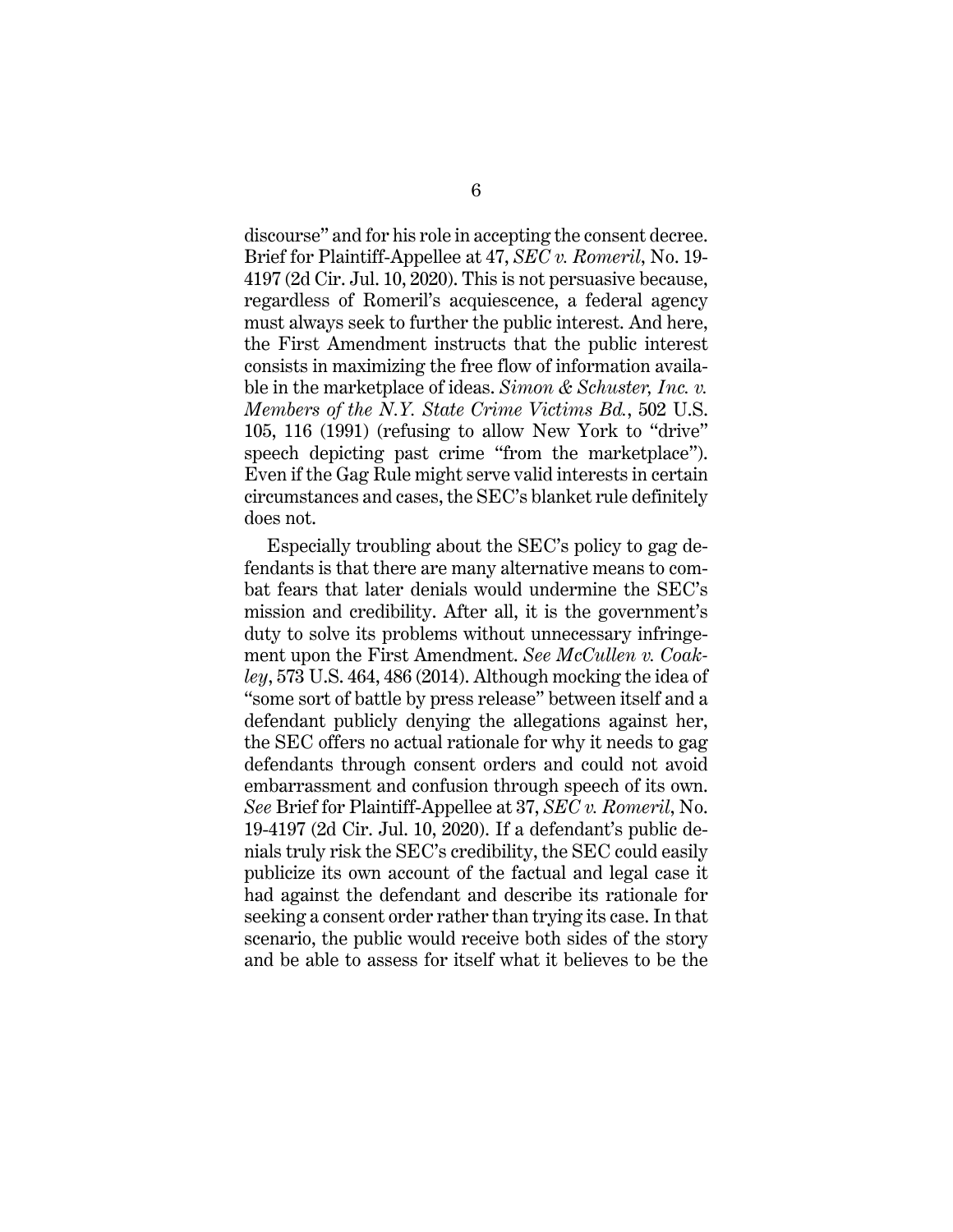truth. But instead of "open[ing] the channels of communication"—"the best means" of enlightening the public—the SEC has instead chosen the "highly paternalistic approach." *Va. State Bd v. Va. Citizens Consumer Council*, 425 U.S. 748, 770 (1976).

As it stands now, the public is left with only the SEC's word that it undertakes its investigative and prosecutorial decisions in the manner best fitting the public. For nearly one hundred years this Court has repeated that the best defense to potential or actual falsehoods is more speech, not the restriction of speech: "If there be time to expose through discussion the falsehood and fallacies, to avert the evil by the processes of education, the remedy to be applied is more speech, not enforced silence." *Whitney v. California,* 274 U.S. 357, 377 (1927) (Brandeis, J, concurring); *see also Alvarez*, 567 U.S. at 719-20. That is the necessary solution here too; not universal gag orders.

## **II. A comparison to private civil class action settlements demonstrates the unwarranted nature of the SEC's gag order.**

When a regulation is unprecedented, that "raise[s] concern" that the government "has too readily forgone options that could serve its interest just as well, without substantially burdening the kind of speech in which petitioners wish to engage." *McCullen*, 573 U.S. at 490. Looking at the landscape of both government enforcement and private shareholder class settlements reveals just how much of an outlier the Gag Rule is.

In HLLI's experience reviewing thousands and objecting to over a hundred private class-action "no admission" settlements, amicus is aware of zero settlements that enjoin the defendants from commenting publicly on the merits of the plaintiffs' allegation. Quite to the contrary,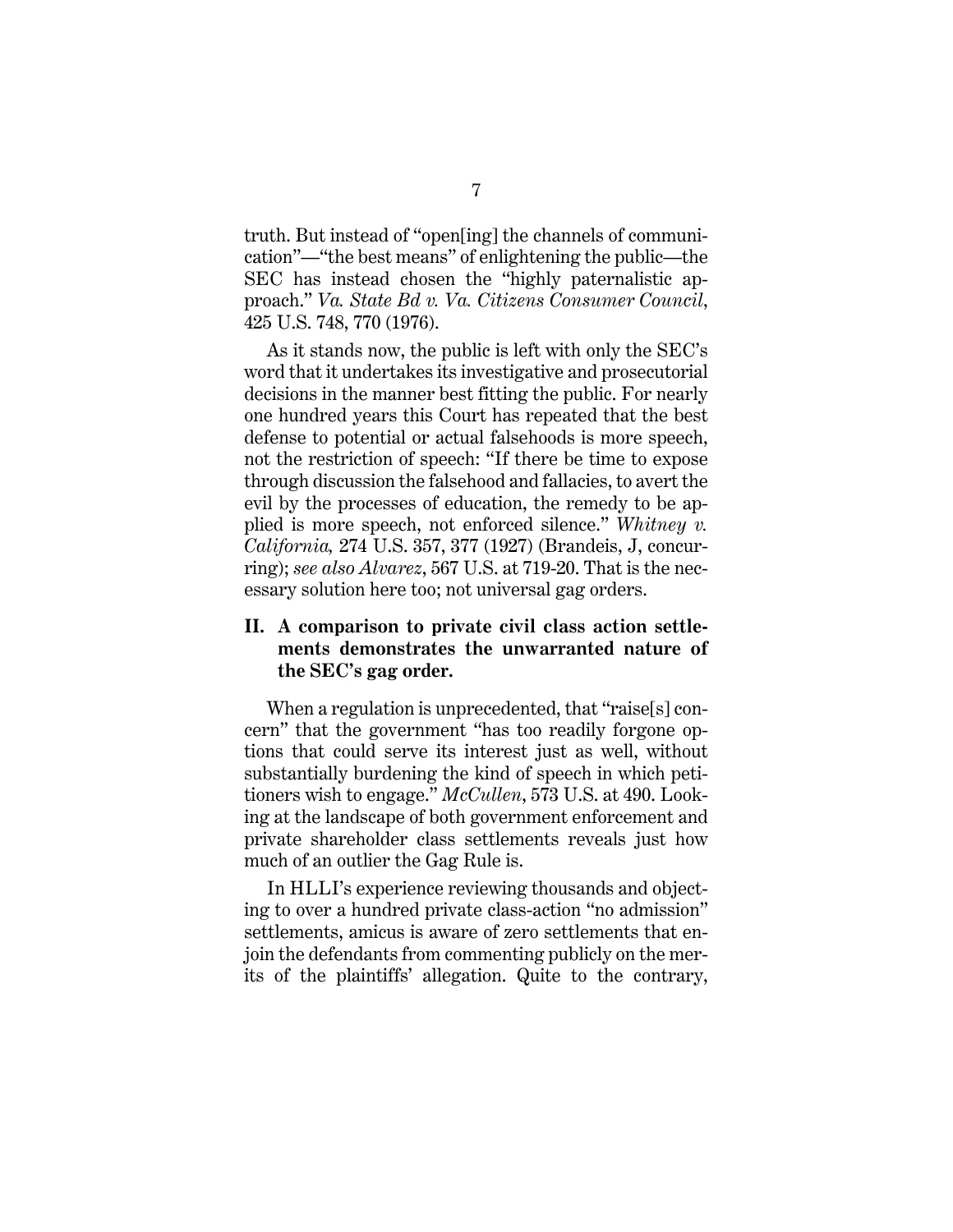private settlements typically put the defendants' denial of the veracity of the claim directly into the agreement's recitals. For example, in the parallel private action arising out of the same events at issue in Mr. Romeril's enforcement action, the unequivocal denial came right in the settlement agreement:

The Defendants have denied and continue to deny any wrongdoing whatsoever and this Stipulation, whether or not consummated, any proceedings related to any settlement, or any terms of any settlement, whether or not consummated, shall in no event be construed or be deemed to be evidence of an admission or concession on the part of any Defendant with respect to any claim or [sic] of any fault or liability or wrongdoing or damage whatsoever.

*Carlson v. Xerox Corp.,* No. 00-cv-01621-AWT, Dkt. 463 at 2 (D. Conn. Mar. 27, 2008). Again, this language is routine and typical; yet the sky has not fallen. We have arrived at a misbegotten state of affairs where private plaintiffs, with no duty under the First Amendment, are more solicitous of the marketplace of ideas than is a federal agency. Put simply, even if one could view the SEC as a market participant engaged in the enterprise of settling litigation, there is no legitimate interest in imposing a prospective speech ban on defendants.

Similarly, by comparison to other public agencies, the SEC's Gag Rule is an aberration. As far as amicus is aware, only the U.S. Commodity Futures Trading Commission employs a similar gag rule as part of enforcement action settlements. *See* 17 C.F.R. pt. 10, App. A. Moreover, if it is the genuine policy of the SEC to "avoid creating, or permitting to be created, an impression that a decree is being entered or a sanction imposed, when the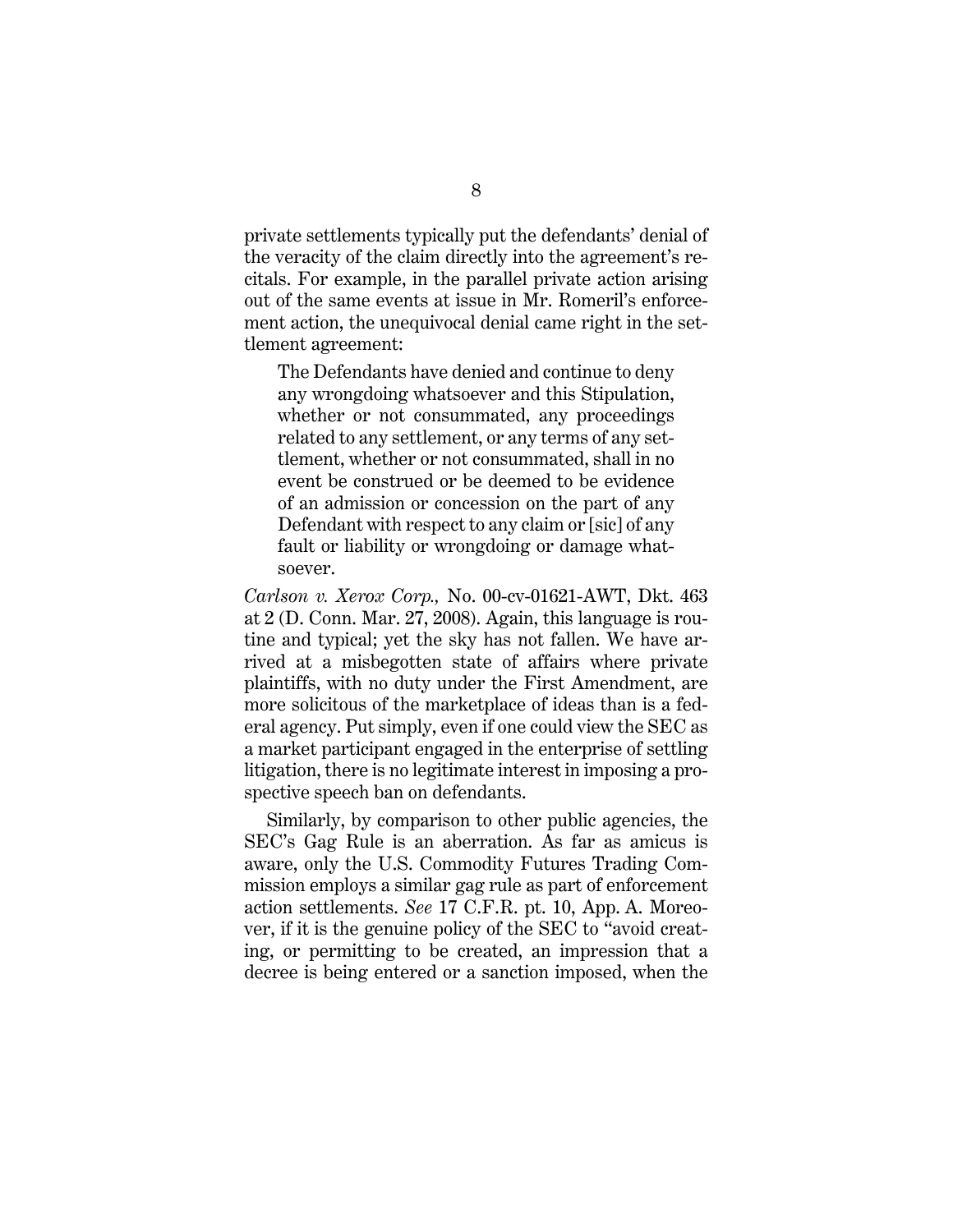conduct alleged did not, in fact, occur" (17 C.F.R. § 202.5(e)), then the Commission's willingness to enter into settlements without admission of liability makes little sense. Indeed, the Commission is not only willing to enter into "no admit" settlements, it insists on them even when presiding courts try to hold them to that policy. *See SEC v. Citigroup Glob. Mkts. Inc.*, 827 F. Supp. 2d 328 (S.D.N.Y. 2011), *rev'd* 752 F.3d 285, 295 (2d Cir. 2014). Whether or not such insistence on "no admit" consent decrees is a good idea, *Citigroup* undermines the notion that the SEC only aims to combat public confusion.

In reality, it is the SEC's no admit/no deny approach that has created "a stew of confusion and hypocrisy." *SEC v. Vitesse Semiconductor Corp.*, 771 F. Supp. 2d 304, 309 (S.D.N.Y. 2011) (Rakoff, J.). After such a settlement "[o]nly one thing is left certain: the public will never know whether the S.E.C.'s charges are true, at least not in a way that they can take as established by these proceedings." *Id.* The idea of "confusion" cannot rationalize the unconstitutional condition.

#### **CONCLUSION**

For too long the SEC's unconstitutional gag orders have thwarted the free flow of information to members of the public.

The petition for a writ of certiorari should be granted to allow the Court to prohibit this behavior.